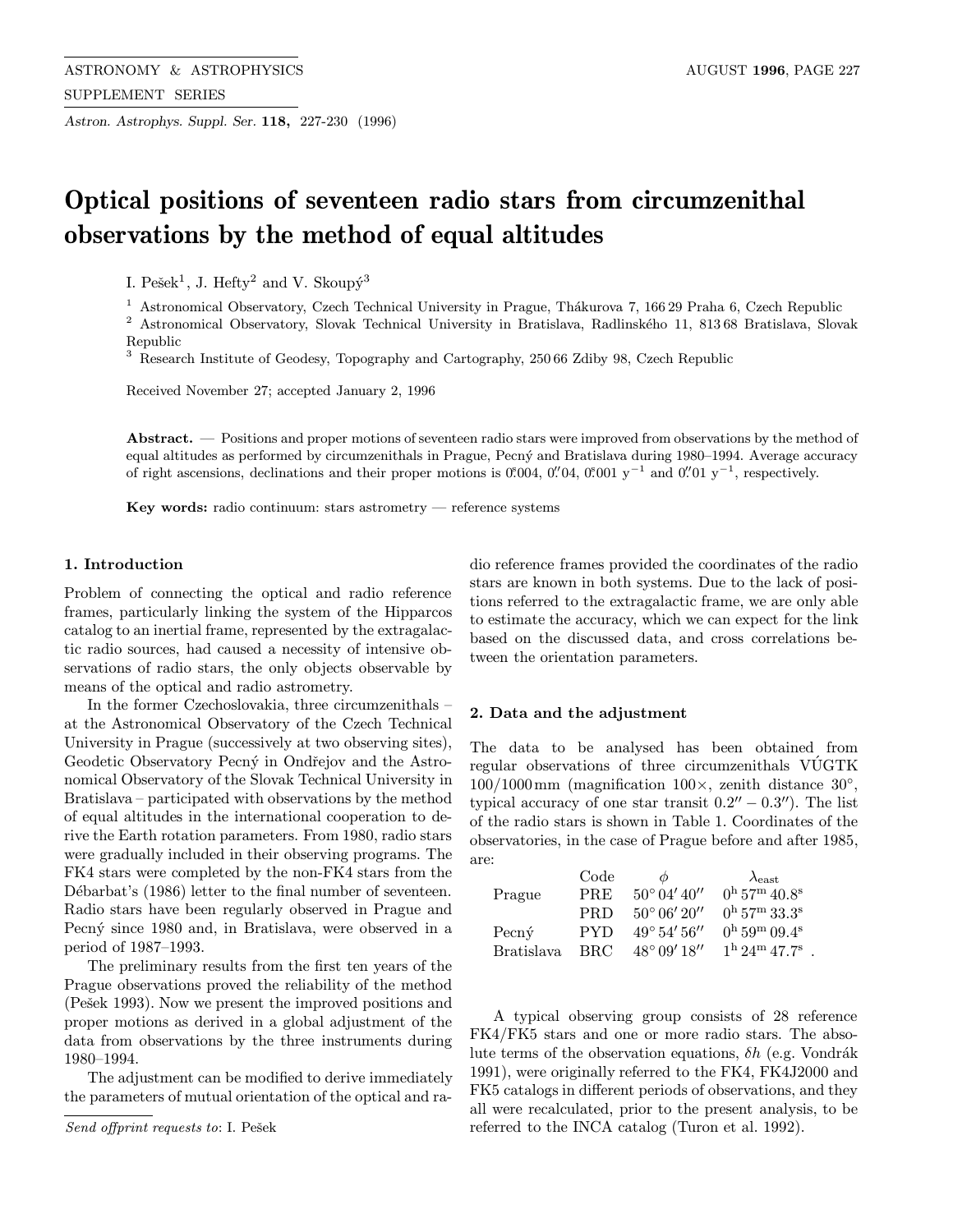Table 1. List of the radio stars with number of observations

| Star identification |               |      |              |        |       | Number of observed west/east transits |            |            |         |  |  |
|---------------------|---------------|------|--------------|--------|-------|---------------------------------------|------------|------------|---------|--|--|
| <b>INCA</b>         | Name          | FK   | BD           | HD     | PRE   | <b>PRD</b>                            | <b>PYD</b> | <b>BRC</b> | Total   |  |  |
| 3693                | $\zeta$ And   | 27   | 106<br>$+23$ | 4502   | 6/20  | 24/29                                 | 52/50      | 16/16      | 98/115  |  |  |
| 6669                |               | 2096 | 226<br>$+22$ | 8634   |       | 13/17                                 | 24/16      | 8/1        | 45/34   |  |  |
| 14576               | $\beta$ Per   | 111  | $+40$<br>673 | 19356  | 14/15 | 25/37                                 | 32/ 37     | 26/15      | 97/104  |  |  |
| 20070               | b Per         |      | $+49$ 1150   | 26961  |       | 21/29                                 | 12/10      | 27/12      | 60/51   |  |  |
| 27913               | 54 Ori        |      | $+20$ 1162   | 39587  |       |                                       |            | 11/11      | 11/11   |  |  |
| 37629               | $\sigma$ Gem  |      | $+291590$    | 62044  |       | 33/5                                  | 7/17       | 21/26      | 61/48   |  |  |
| 51814               | 37 UMa        | 398  | $+57$ 1277   | 91480  | 23/3  | 31/1                                  | 0/7        | 19/22      | 73/33   |  |  |
| 61281               | $\kappa$ Dra  | 472  | $+70$<br>703 | 109387 | 3/9   | 33/51                                 | 70/49      | 20/10      | 126/119 |  |  |
| 62512               |               |      | $+61$ 1320   | 111456 |       |                                       |            | 7/12       | 7/12    |  |  |
| 66257               | HR 5110       | 502  | $+372426$    | 118216 | 18/22 | 53/43                                 | 64/56      | 23/23      | 158/144 |  |  |
| 71115               | $26$ Boo      | 3151 | $+22\;2715$  | 127739 |       |                                       |            | 12/6       | 12/6    |  |  |
| 79607               | $\sigma$ CrBA |      | $+342750$    | 146361 |       | 34/21                                 | 53/18      | 31/10      | 118/49  |  |  |
| 92420               | $\beta$ Lyr   | 705  | $+333223$    | 174638 | 9/14  | 54/41                                 | 89/83      | 22/27      | 174/165 |  |  |
| 94013               |               |      | $+522350$    | 179094 |       |                                       |            | 6/13       | 6/13    |  |  |
| 108317              | VV Cep        | 3756 | $+622007$    | 208816 |       | 27/34                                 | 9/55       | 2/35       | 38/124  |  |  |
| 113561              | $V509$ Cas    | 3839 | $+562923$    | 217476 |       | 19/53                                 | 39/92      | 3/11       | 61/156  |  |  |
| 116584              | $\lambda$ And | 890  | $+454283$    | 222107 | 10/47 | 22/89                                 | 35/126     | 17/26      | 84/288  |  |  |

The method of equal altitudes is based on a principal assumption that the zenith distance is exactly the same for all stars observed in one group. The real observations, however, suffer from systematic errors which appear as deformations of the apparent almucantar of the instrument. These deformations reach to  $0.1''-0.2''$  and change slowly with azimuth  $a$  and time  $\tau$ . They can be approximated by the formula (Pešek 1995)

$$
D(a, \tau) = \sum_{k=2}^{K} \{ [c_k + \sum_{n=1}^{N} (c'_{\text{skn}} \sin 2\pi n\tau + c'_{\text{ckn}} \cos 2\pi n\tau)] \cos ka ++ [s_k + \sum_{n=1}^{N} (s'_{\text{skn}} \sin 2\pi n\tau +s'_{\text{ckn}} \cos 2\pi n\tau)] \sin ka \},
$$

where time  $\tau = \frac{1}{N} (JD - JD_0)/365.2422$  is expressed in terms of the analysed period of  $N$  years from an initial epoch JD<sub>0</sub>. Parameters  $c_k$ , ...  $s'_{ckn}$  are to be estimated from the adjustment. Due to a non uniform distribution and insufficient density of observations, only the main features of the deformations could be modelled in the present analysis. The azimuthal expansions were restricted to the degree of  $K = 3$  for the Prague and Pecn $\acute{y}$ circumzenithals, and to  $K = 2$  in the case of Bratislava.

The linearized observation equation is generally a function of four 'group' unknowns z,  $\dot{z}$ , UT0 – UTC and  $\phi$ (zenith distance, its time derivative, clock correction and latitude) of each group, of the deformation parameters  $c_k$ ,  $\dots$  s'<sub>ckn</sub> of all instruments/sites, of the coordinates,  $\alpha$ ,  $\delta$ , and proper motions,  $\mu_{\alpha}$ ,  $\mu_{\delta}$ , of the stars being improved. Let us denote the parts corresponding to the group unknowns, deformation parameters and corrections to the star positions as  $g, d$  and  $s$ , respectively, and the residual as v. The observation equation for the  $i$ -th transit will then read

$$
\sum g_{uj} + \sum d_{mj} + \sum s_{wj} = \delta h_j + v_j. \tag{1}
$$

For a particular transit, the only nonzero terms in the above sums are the following:  $g_u$  – for all transits observed in the u-th group,  $d_m$  – for all transits observed by the m-th instrument and,  $s_w$  – for all transits of the w-th radio star.

The part  $s$  of the observation equation (Eq. 1) is

$$
s = (\mathrm{d}\alpha + \mu_{\alpha} \Delta T) \cos \phi \sin a + (\mathrm{d}\delta + \mu_{\delta} \Delta T) \cos q, \quad (2)
$$

where q is parallactic angle and  $\Delta T$  time elapsed from the mean epoch of observation of the respective star. As it can be seen, the coefficients of the unknowns (and also the accuracy of derived star coordinates) depend on azimuth of the transit. As a consequence, we did not estimate declinations of five stars, whose coefficients  $|\cos q|$  are less than 0.22. Different number of east and west transits implies a correlation between  $\alpha$  and  $\delta$ ,

 $r_{\alpha\delta} = (n_{\rm E} - n_{\rm W})/(n_{\rm E} + n_{\rm W}).$ 

#### 3. Results and discussions

The observation equations (Eq. 1) yield an extensive system of normal equations. The group unknowns can however be easily separated, so that a much smaller system for the star coordinates, proper motions and almucantar deformations is to be solved in the adjustment.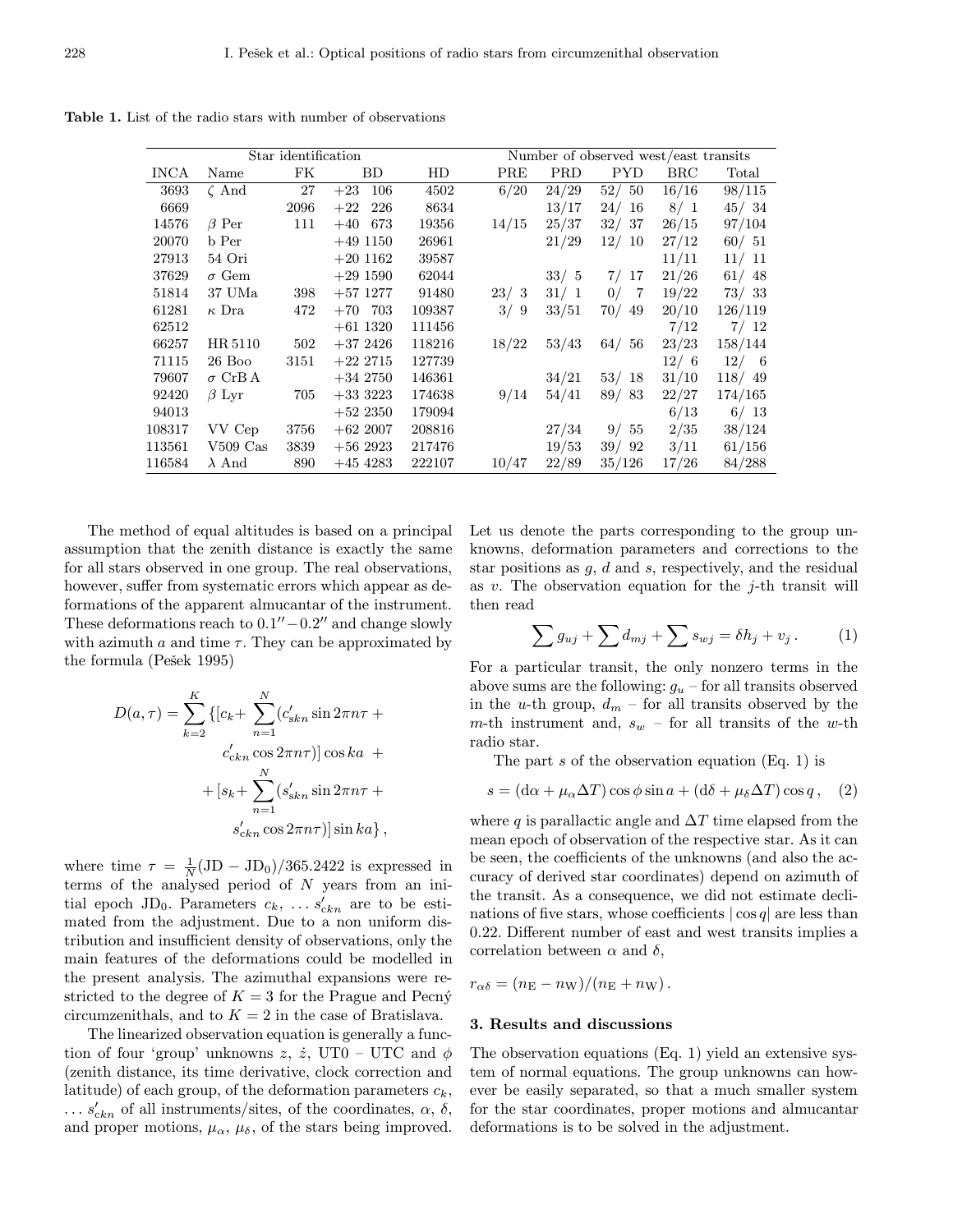| Positions and proper motions |                        |                |                       |                               |         | Mean errors      |                          |                       |                        |  |
|------------------------------|------------------------|----------------|-----------------------|-------------------------------|---------|------------------|--------------------------|-----------------------|------------------------|--|
| <b>INCA</b>                  | $\alpha$               | $\mu_{\alpha}$ | $\delta$              | $\mu_{\delta}$                | Epoch   | $\sigma(\alpha)$ | $\sigma(\mu_\alpha)$     | $\sigma(\delta)$      | $\sigma(\mu_{\delta})$ |  |
| 3693                         | $0^{h}47^{m}20^{s}429$ | $-0.672$       | $24^{\circ}16'02''80$ | $-9\rlap{.}^{\prime\prime}56$ | 1987.15 | $0^{\rm s}003$   | 0.086                    | $0.^{\prime\prime}02$ | $0.^{\prime\prime}57$  |  |
| 6669                         | 1 25 35.652            | $-0.073$       | 23 30 41.75           | $-1.07$                       | 1989.30 | 0.006            | 0.181                    | 0.04                  | 1.07                   |  |
| 14576                        | 3 08 10.128            | 0.103          | 40 57 20.34           | $-0.68$                       | 1987.84 | 0.002            | 0.054                    | 0.04                  | 1.00                   |  |
| 20070                        | 4 18 14.564            | 0.481          | 50 17 44.56           | $\overline{\phantom{m}}$      | 1990.03 | 0.003            | 0.161                    | 0.09                  |                        |  |
| 27913                        | 5 54 23.096            | $\sim$ $-$     | 20 16 35.16           | $\overline{\phantom{m}}$      | 1990.81 | 0.014            | $\overline{\phantom{a}}$ | 0.07                  |                        |  |
| 37629                        | 7 43 18.681            | 0.462          | 28 53 02.63           | $-23.89$                      | 1990.51 | 0.003            | 0.167                    | 0.03                  | 1.73                   |  |
| 51814                        | 10 35 09.596           | 0.779          |                       | $\overline{\phantom{m}}$      | 1987.80 | 0.003            | 0.088                    |                       |                        |  |
| 61281                        | 12 33 29.072           | $-1.305$       | 69 47 17.58           | 5.23                          | 1988.08 | 0.004            | 0.095                    | 0.07                  | 1.67                   |  |
| 62512                        | 12 48 39.323           | $\sim$ $-$     |                       | $\overline{\phantom{m}}$      | 1990.97 | 0.009            |                          |                       |                        |  |
| 66257                        | 13 34 47.720           | 0.735          | 37 10 56.86           | 0.92                          | 1987.35 | 0.002            | 0.043                    | 0.03                  | 0.68                   |  |
| 71115                        | 14 32 32.597           | $\sim$ 100 $-$ | 22 15 35.55           | $\overline{\phantom{m}}$      | 1991.43 | 0.013            | $\overline{\phantom{a}}$ | 0.04                  |                        |  |
| 79607                        | 16 14 41.052           | $-2.237$       | 33 51 31.93           | $-7.71$                       | 1990.63 | 0.003            | 0.111                    | 0.04                  | 1.49                   |  |
| 92420                        | 18 50 04.795           | $-0.012$       | 33 21 45.69           | $-0.23$                       | 1987.67 | 0.002            | 0.043                    | 0.02                  | 0.57                   |  |
| 94013                        | 19 08 25.881           |                |                       | $\overline{\phantom{m}}$      | 1991.09 | 0.008            |                          |                       |                        |  |
| 108317                       | 21 56 39.152           | 0.005          |                       | $\qquad \qquad -$             | 1990.27 | 0.003            | 0.144                    |                       |                        |  |
| 113561                       | 23 00 05.103           | 0.191          |                       | $\overline{\phantom{m}}$      | 1989.01 | 0.002            | 0.069                    |                       |                        |  |
| 116584                       | 23 37 33.657           | 1.553          | 46 27 34.41           | $-41.04$                      | 1987.72 | 0.002            | 0.050                    | 0.04                  | 1.19                   |  |

Table 2. Radio star optical positions and centennial proper motions as derived from circumzenithal observations (mean epoch of observations, equator and equinox J2000.0, reference catalog INCA)

Contribution of individual instruments to the final solution depends on number of observations and their internal accuracy. Dispersions of the results, derived for each instrument separately, from the results of the common solution,  $\sigma^2 = \sum [(\Delta \alpha \cos \delta)^2 + \Delta \delta^2]/n$  (*n* is the number of radio stars observed by the respective instrument), yield the weights  $0.77$ ,  $1.00$  and  $0.59$  for Prague, Pecn $\circ$  and Bratislava, respectively.

Adjusted coordinates and centennial proper motions of all seventeen radio stars and corresponding mean errors are listed in Table 2. The positions are referred to the mean epochs of observations, equator and equinox J2000, and to the INCA catalog.

Table 3. Comparison with Bordeaux automatic meridian circle (in the sense 'circumzenithals minus meridian circle'). INCA values were used for proper motions not listed in Table 2. [ $\Delta \alpha$  in 0.001,  $\Delta \delta$  in 0.01]

| <b>INCA</b> | $\Delta \alpha$ | $\Delta \delta$ | <b>INCA</b> | $\Delta \alpha$ | $\Delta\delta$ |
|-------------|-----------------|-----------------|-------------|-----------------|----------------|
| 3693        | $+4$            | $-16$           | 66257       | $+3$            | $-4$           |
| 6669        | $+2$            | $-1$            | 71115       | $-23$           | $-32$          |
| 14576       | $+3$            | $+2$            | 79607       | $+3$            | $+5$           |
| 20070       | $+5$            | $+20$           | 92420       | $+1$            | $+1$           |
| 27913       | $+10$           | $+17$           | 94013       | $-8$            |                |
| 37629       | $+2$            | $^{-13}$        | 108317      | $\theta$        |                |
| 51814       | $+5$            |                 | 113561      | $-4$            |                |
| 61281       | $+1$            | $+9$            | 116584      | $^{-2}$         | 0              |
| 62512       | -4              |                 |             |                 |                |
|             |                 |                 |             |                 |                |

Mean errors of four stars, namely 27 913, 51 814, 71 115 and 94 013, exceed substantially the average error level of 0.004 and 0. 04 in right ascension and declination, obviously due to a small number of observations during a short period of only six years. We cannot explain the insufficient accuracy of proper motion of 20 070 which was very often observed during a whole period of observations. Consequently, we have omitted proper motions of those stars in the Table.

To check the external accuracy, we compared our results with positions obtained from observations on the Bordeaux automatic meridian circle (Réquième  $\&$ Mazurier 1991). The differences listed in Table 3 show a very good agreement of both results; only the differences in declination of 3 693 and 71 115 exceed slightly the correponding mean errors of  $0.^{\prime\prime}14$  and  $0.^{\prime\prime}22$ , respectively.

The 79.607 ( $\sigma$  CrB A) is the brighter component of a close binary with the components separated by only  $5''$ . Thus we could expect a greater uncertainty in its position, since observers tend to coincide images of the photocenter rather than those of the primary. This suspicion was, however, disproved not only by small internal errors but also by a good agreement with the Bordeaux position.

## 4. Expected accuracy of link to the extragalactic frame

The procedure described above gives positions of individual stars. Provided the radio star coordinates are known in both optical and extragalactic system, the adjustment can be easily modified to derive immediately six parameters of mutual orientation of the two reference frames.